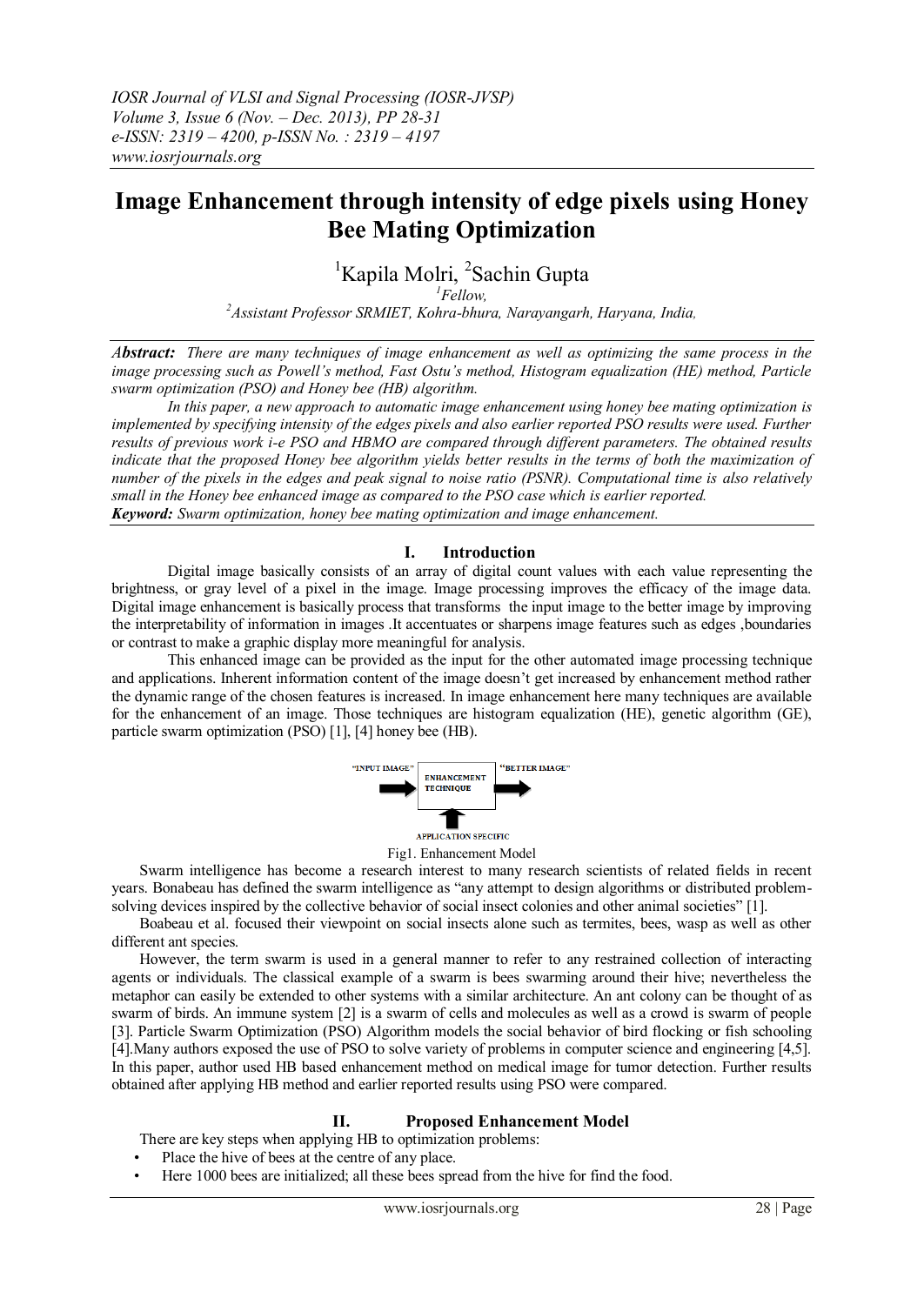- When any bee is employed (knowledge of food), that employed bee came back to the hive by making the path from food place to hive with making white edges.
- If "yes" then after coming back to the hive, the employed bees spread randomly and follow a new path which is unemployed.
- If predefined value is less than the numbers of bees are returns to next then OK.
- If "yes" then proc3ess is complete.
- But if "NO" process is not done then this process is again start on the step 3.

The flow chart brief the steps followed during the algorithm implementation.



The proposed work optimizes edge intensity pixels using Hybrid honey bee .In the algorithm random paths are chosen for the bees with their initial position at the center of the hive. Here in this algorithm PSO based search phenomenon is used to find edges i-e neighborhood search phenomenon is used. Fitness function or value is basically the number of edges found. If any bee is having edge information that will return back to hive making edge with white material. A honey –bee colony consists of queen(s) (best solution), drones(incumbent solutions), worker(s) (heuristic), and broods(trial solutions). The HBMO algorithm simulates the natural mating behavior of queen bee when she leaves the hive to mate with the drones .After each successful mating, the drone's sperm is added to the queens spermatheca .Before the mating flight the queen is initialized with some energy and only ends her mating flight when her energy level drops below a threshold( which is close to zero) .Table1 illustrates the analogy between the natural honey bee colony and the artificial honey bee algorithm.

| mand, occur and manufacturely over colony and the arthronic honey occur |                             |  |  |  |  |
|-------------------------------------------------------------------------|-----------------------------|--|--|--|--|
| NATURAL HONEY BEE                                                       | <b>ARTIFICIAL HONEY BEE</b> |  |  |  |  |
| <b>OUEEN</b>                                                            | <b>BEST SOLUTION</b>        |  |  |  |  |
| <b>DRONES</b>                                                           | <b>INCUMBENT SOLUTIONS</b>  |  |  |  |  |
| <b>BROODS</b>                                                           | <b>NEW TRIAL SOLUTIONS</b>  |  |  |  |  |
| <b>WORKER</b>                                                           | <b>HEURISTIC SEARCH</b>     |  |  |  |  |
| MATING, BREEDING                                                        | <b>CROSS OVER</b>           |  |  |  |  |
|                                                                         |                             |  |  |  |  |

Table1 - Analogy between the natural honey bee colony and the artificial honey bee algorithm

The queen mate probabilistically, using equation (Abbass2001a)

 $p$  (Queen,Drone<sub>i</sub>)=e[- $\Delta f$ /energy(t)] (2.1)

Where p (Queen,Drone) represents the probability of accepting the i<sup>th</sup> for mating.  $\Delta(f)$  represents the absolute fitness difference between the drone and queen i-e  $\Delta(f)$ = |f(queen)-f(drone)|,energy(t) refers to the queen's energy at the time t of mating. The queen moves between different states (i-e solutions) in the allocated space according to its energy mates with the drones using equation above. Once a drone has mated with queen its sperm is added to queen's sperm theca. The queen ends her mating flight when her energy level drops below threshold (which is close to zero) or the queen's maximum sperm theca size is reached. At the end of mating flight, the queen returns to the nest. In our research work we had eliminated the speed parameter since it didn't affect the selection of drone to mate with the queen. If the mating is successful (according to the probabilistic decision rule), the drone sperm is added into the queen's spermatheca.

## **III. Parameters defined**

We initialize three user defined parameters

- Number of queens.(bees=1000)
- The queen's spermatheca size, which represents the maximum number of mating each queen, performs in single mating flight, thus also the number of broods that will be born after each mating flight. And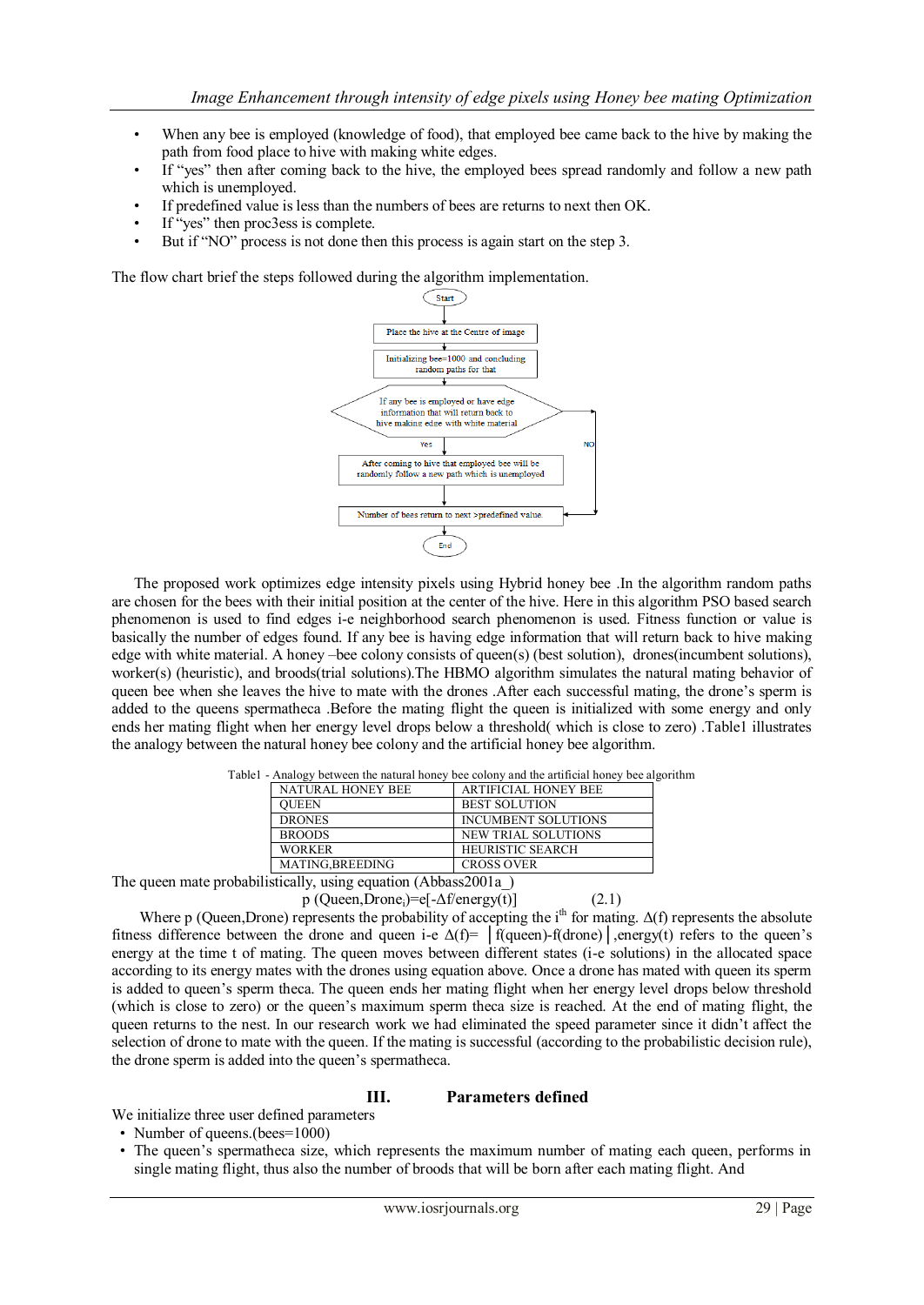• The number of workers. We only use one worker (heuristic search)i-e descent algorithm.

## **IV. Results and Discussion**

The optimization problem considered in this paper is to solve the enhancement problem using HBMO. Our objective is to maximize the number of pixels in the edges, increase the overall intensity of the edges and to determine PSNR between new developed algorithm and earlier reported method. In order to evaluate the Honey bee algorithm based enhancement method, we have compared the proposed method with PSO-based enhancement method.

- For each Honey bee algorithm or PSO run we report three values:
- The performance of the algorithms by comparing the objective evaluation functions in terms of PSNR values.
- The computational time per run of each algorithm.
- The efficiency in terms of the number of edges with gives as indication of the performance of proposed algorithm.
- The fitness value using honey bee (HB) is more when compared with the fitness value using PSO for the same number of generations.
- The computational time for PSO based enhancement was found 94.786 seconds whereas the time taken for HB based enhancement was found 10.785 seconds.
- The computational time is less in case of HB when compared with that of PSO.
- The image that contains the highest number of edges pixels can be rated as having high detail content as shown in Table 2 and Table 3.
- One parameter here used peak signal and noise ratio (PSNR), here after calculate the PSNR.

| The fitness value of GA, PSO and Honey Bee |          |  |           |         |            |           |  |  |
|--------------------------------------------|----------|--|-----------|---------|------------|-----------|--|--|
| Image/fitness                              |          |  | <b>GA</b> |         | <b>PSO</b> | <b>HB</b> |  |  |
| Cameraman                                  | 102.988  |  | 128.821   |         |            | 131       |  |  |
| Tire                                       | 130.30   |  |           | 136.398 |            | 146       |  |  |
| Number of edges detected                   |          |  |           |         |            |           |  |  |
| Image                                      | Original |  | GA        |         | <b>PSO</b> | HR        |  |  |
| Cameraman                                  | 2458     |  | 2575      |         | 2674       | 3105      |  |  |
| Tire                                       | 1823     |  | 1917      |         | 2020       | 2836      |  |  |

 From figure 2, it is observed that the Honey bee algorithm method yields better quality of solution. In this figure the brightness and contrast of enhanced image using PSO and HB appear visible. Also, it is clearly visible that brightness of enhanced image using HB is better than brightness of the enhanced image using PSO.



Fig 2. Enhancement results for the images Cameraman and Tire: (a) left-original images; (b) GA based method; (c) PSO based method, (d)honey bee.

## **V. Conclusions**

In this paper, a new optimization algorithm based on intelligent behavior of honey bee swarm has been described. The new swarm algorithm is very simple and very flexible when compared to the existing swarm based algorithms. The objective of the algorithm was to maximize the total number of pixels in the edges thus being able to visualize more details in the images. The algorithm is tested on medical images for tumor detection. The results obtained are tabulated and compared with the results earlier reported using PSO. It is clear from the obtained results that the proposed HB based image enhancement is better than the PSO based image enhancement in terms of quality solution and computational efficiency. The proposed HB based image enhancement method may be extended in several ways, such as: fine turning of the HB parameters in order to reduce the maximum number of iterations.

#### **References**

- [1] J. Kennedy, R.C. Eberhart, and Y.Shi, Swarm Intelligence, Morgan Kanufmann Publishers, San Francisco, 2001.
- [2] J. Kennedy and R. C. Eberhart, "Particle swarm optimization", Proc. of IEEE International conference on Neural Networks (Perth, Australia), vol. 5, no. 3, pp. 1942-1948, 1995.
- [3] Braik,M., "Image enhancement using particle swarm optimization", Proc. of the world Congress on Engineering, Vol. 1, July 2007.